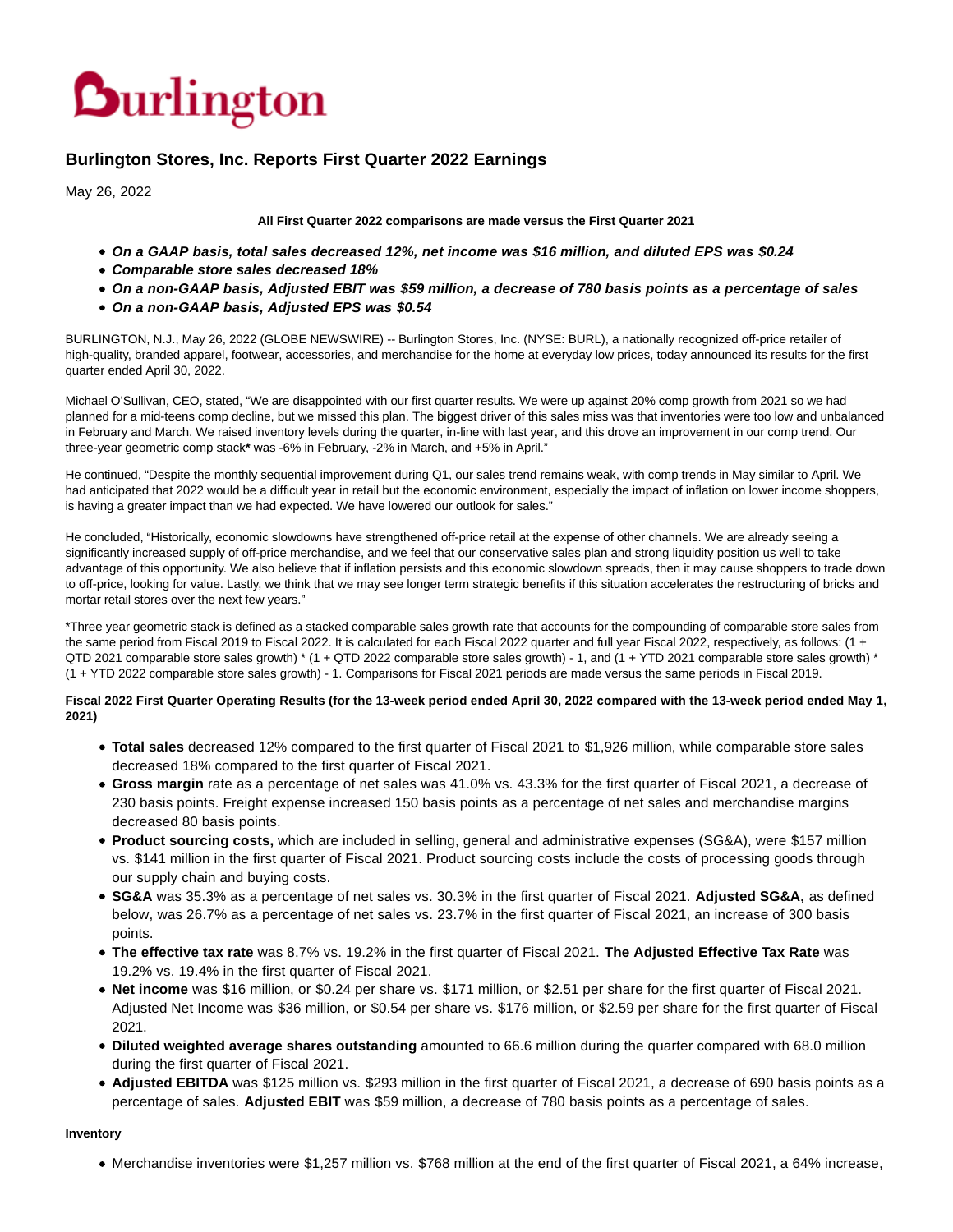while comparable store inventories increased 2%. Reserve inventory was 50% of total inventory at the end of the first quarter of Fiscal 2022 compared to 35% at the end of the first quarter of Fiscal 2021.

# **Liquidity and Debt**

The Company ended the first quarter of Fiscal 2022 with \$1,225 million in liquidity, comprised of \$627 million in unrestricted cash and \$598 million in availability on its ABL facility. The Company ended the first quarter with \$1,489 million in outstanding total debt, including \$949 million on its Term Loan facility, \$508 million in Convertible Notes, and no borrowings on the ABL facility.

## **Convertible Note and Common Stock Repurchases**

- During the first quarter of Fiscal 2022, the Company entered into privately negotiated transactions to repurchase approximately \$65 million in principal value of the Company's outstanding 2.25% Convertible Notes. The total transaction value of approximately \$78 million was paid in cash. After the completion of these transactions, approximately \$508 million of the Convertible Notes remained outstanding.
- In addition, during the first quarter of Fiscal 2022 the Company repurchased 512,905 shares of its common stock under its share repurchase program for \$99 million. As of the end of the first quarter of Fiscal 2022, the Company had \$551 million remaining on its current share repurchase program authorizations.

## **Outlook**

## **For the full Fiscal Year 2022 (the 52-weeks ending January 28, 2023), the Company now expects:**

- Comparable store sales to decrease in the range of -9% to -6% for Fiscal 2022, on top of the 15% increase during Fiscal 2021; this translates to a 3-year geometric comparable store sales stack of 5% to 8% versus Fiscal 2019.
- Capital expenditures, net of landlord allowances, is expected to be approximately \$730 million;
- The Company still expects to open 120 new stores, while relocating or closing 30 stores, for a total of 90 net new stores in Fiscal 2022;
- Depreciation and amortization, exclusive of favorable lease costs, to be approximately \$285 million;
- Adjusted EBIT margin to be down 200 to 130 basis points to last year;
- Interest expense is expected to be approximately \$65 million;
- An effective tax rate of approximately 25% to 26%; and
- Adjusted EPS to be in the range of \$6.00 to \$7.00, as compared to \$6.00 on a GAAP basis and \$8.41 on a non-GAAP basis last year.

#### **For the second quarter of Fiscal 2022 (the 13 weeks ending July 30, 2022), the Company expects:**

- Comparable store sales to decrease -15% to -13%; this translates to a 3-year geometric comparable store sales stack of 1% to 3%;
- Adjusted EBIT margin to be down 670 to 610 basis points to last year;
- An effective tax rate of approximately 26% to 27%; and
- Adjusted EPS in the range of \$0.18 to \$0.31, as compared to \$1.50 on a GAAP basis and \$1.94 on a non-GAAP basis last year.

#### **Note Regarding Non-GAAP Financial Measures**

The foregoing discussion of the Company's operating results includes references to Adjusted SG&A, Adjusted EBITDA, Adjusted Net Income, Adjusted Earnings per Share (or Adjusted EPS), Adjusted EBIT (or Operating Margin), and Adjusted Effective Tax Rate. The Company believes these supplemental measures are useful in evaluating the performance of our business and provide greater transparency into our results of operations. In particular, we believe that excluding certain items that may vary substantially in frequency and magnitude from what we consider to be our core operating results are useful supplemental measures that assist in evaluating our ability to generate earnings and leverage sales, and to more readily compare core operating results between past and future periods. These non-GAAP financial measures are defined and reconciled to the most comparable GAAP measures later in this document.

#### **First Quarter 2022 Conference Call**

A live webcast of the conference call will also be available on the investor relations page of the company's website a[t www.burlingtoninvestors.com.](https://www.globenewswire.com/Tracker?data=dTFNgKF0C6o_um02dGcq4FeLJslDGa2voecJLi2uIHyUMsmNA9bg76xY1igJ8aUun1CXRP-P5GDLTaS_IZMvEOLuoZUyytqEd9jkiTORZuqzG6NhXbhugMw3dYV5lxBv)

For those unable to participate in the conference call, a replay will be available after the conclusion of the call on May 26, 2022 beginning at 11:30 a.m. ET through June 2, 2022 11:59 p.m. ET. The U.S. toll-free replay dial-in number is 1-855-859-2056 and the international replay dial-in number is 1-404-537-3406. The replay passcode is 4406526.

#### **About Burlington Stores, Inc.**

Burlington Stores, Inc., headquartered in New Jersey, is a nationally recognized off-price retailer with Fiscal 2021 net sales of \$9.3 billion. The Company is a Fortune 500 company and its common stock is traded on the New York Stock Exchange under the ticker symbol "BURL." The Company operated 866 stores as of the end of the first quarter of Fiscal 2022, in 46 states and Puerto Rico, principally under the name Burlington Stores. The Company's stores offer an extensive selection of in-season, fashion-focused merchandise at up to 60% off other retailers' prices, including women's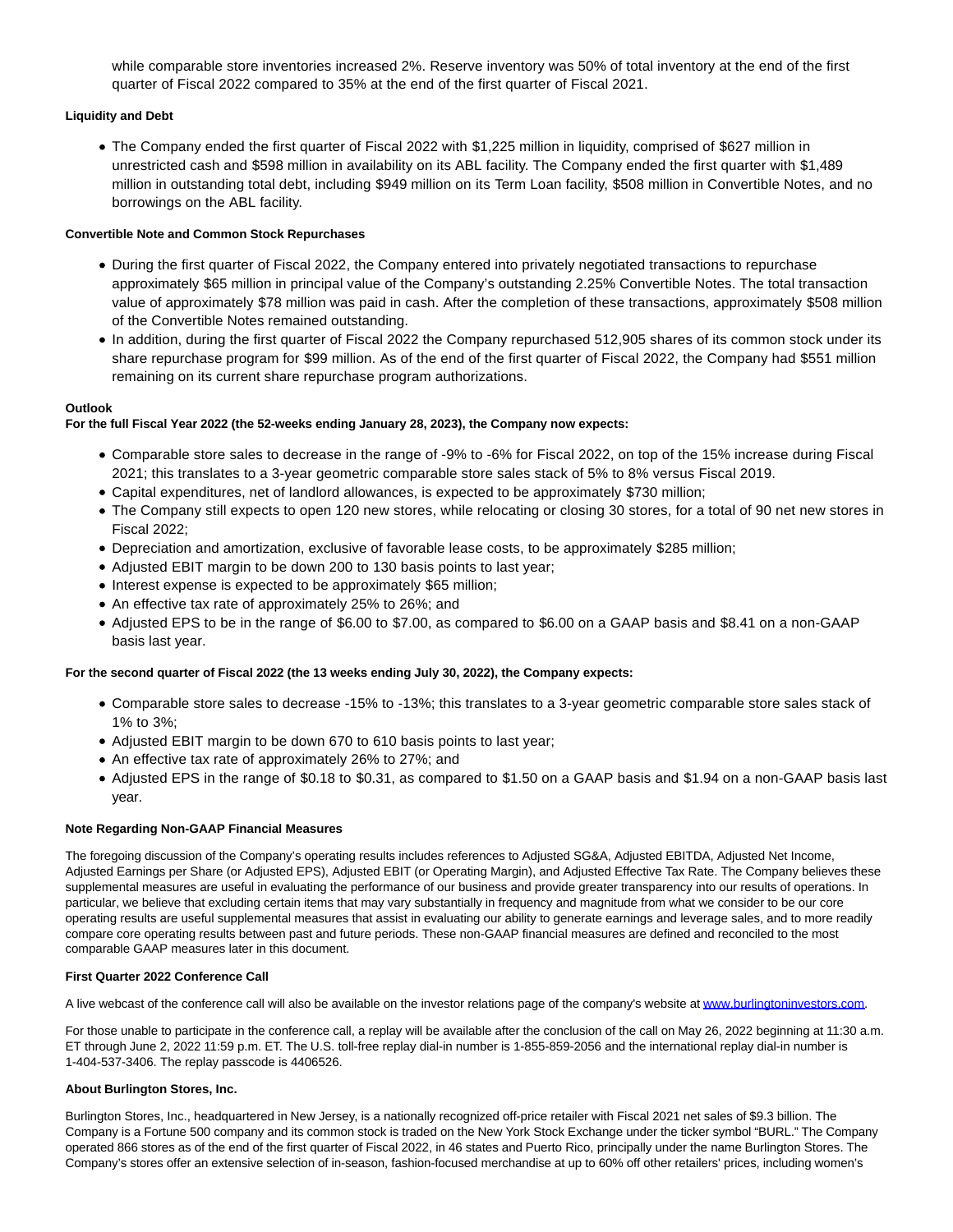ready-to-wear apparel, menswear, youth apparel, baby, beauty, footwear, accessories, home, toys, gifts and coats.

For more information about the Company, visit [www.burlington.com.](http://www.burlington.com/)

**Investor Relations Contacts:** David J. Glick Daniel Delrosario 855-973-8445 [Info@BurlingtonInvestors.com](mailto:Info@BurlingtonInvestors.com)

Allison Malkin ICR, Inc. 203-682-8225

#### **Safe Harbor for Forward-Looking and Cautionary Statements**

This release contains forward-looking statements within the meaning of Section 27A of the Securities Act of 1933, as amended, and Section 21E of the Securities Exchange Act of 1934, as amended. All statements other than statements of historical fact included in this release, including those about our expected sales trend, our liquidity position, inventory plans, and the economic environment, as well as statements describing our outlook for future periods, are forward-looking statements. Forward-looking statements discuss our current expectations and projections relating to our financial condition, results of operations, plans, objectives, future performance and business. You can identify forward-looking statements by the fact that they do not relate strictly to historical or current facts. We do not undertake to publicly update or revise our forward-looking statements, except as required by law, even if experience or future changes make it clear that any projected results expressed or implied in such statements will not be realized. If we do update one or more forward-looking statements, no inference should be made that we will make additional updates with respect to those or other forward-looking statements. All forward-looking statements are subject to risks and uncertainties that may cause actual events or results to differ materially from those we expected, including the impact of the COVID-19 pandemic and actions taken to slow its spread and the related impacts on economic activity, financial markets, labor markets and the global supply chain; general economic conditions, including inflation, and the related impact on consumer confidence and spending; competitive factors, including pricing and promotional activities of major competitors and an increase in competition within the markets in which we compete; weather patterns, including changes in year-over-year temperatures; the reduction in traffic to, or the closing of, the other destination retailers in the shopping areas where our stores are located; changing consumer preferences and demand; industry trends, including changes in buying, inventory and other business practices; natural and man-made disasters, including fire, snow and ice storms, flood, hail, hurricanes and earthquakes; our ability to successfully implement one or more of our strategic initiatives and growth plans; the availability, selection and purchasing of attractive merchandise on favorable terms; the availability of desirable store locations on suitable terms; industry trends, including changes in buying, inventory and other business practices; terrorist attacks, particularly attacks on or within markets in which we operate; our ability to attract, train and retain quality employees and temporary personnel in appropriate numbers; our ability to control costs and expenses; the solvency of parties with whom we do business and their willingness to perform their obligations to us; import risks, including tax and trade policies, tariffs and government regulations; our dependence on vendors for our merchandise; domestic and international events affecting the delivery of merchandise to our stores; unforeseen cyber-related problems or attacks; regulatory and tax changes; issues with merchandise safety and shrinkage; any unforeseen material loss or casualty or the existence of adverse litigation; the impact of current and future laws and the interpretation of such laws; our substantial level of indebtedness and related debt-service obligations; consequences of the failure to comply with covenants in our debt agreements; the availability of adequate financing; and each of the factors that may be described from time to time in our filings with the U.S. Securities and Exchange Commission. For each of these factors, the Company claims the protection of the safe harbor for forward-looking statements contained in the Private Securities Litigation Reform Act of 1995, as amended.

#### **BURLINGTON STORES, INC. CONDENSED CONSOLIDATED STATEMENTS OF INCOME (unaudited) (All amounts in thousands, except per share data)**

|                                              |    | <b>Three Months Ended</b> |    |           |  |
|----------------------------------------------|----|---------------------------|----|-----------|--|
|                                              |    | April 30,<br>2022         |    | May 1,    |  |
|                                              |    |                           |    | 2021      |  |
| <b>REVENUES:</b>                             |    |                           |    |           |  |
| Net sales                                    | \$ | 1,925,643                 | \$ | 2,190,667 |  |
| Other revenue                                |    | 4,049                     |    | 2,629     |  |
| <b>Total revenue</b>                         |    | 1,929,692                 |    | 2,193,296 |  |
| <b>COSTS AND EXPENSES:</b>                   |    |                           |    |           |  |
| Cost of sales                                |    | 1,136,946                 |    | 1,242,189 |  |
| Selling, general and administrative expenses |    | 680,327                   |    | 664,828   |  |
| Depreciation and amortization                |    | 66,304                    |    | 55,610    |  |
| Impairment charges - long-lived assets       |    | 2,543                     |    | 777       |  |
| Other income - net                           |    | (3,398)                   |    | (1, 374)  |  |
| Loss on extinguishment of debt               |    | 14,657                    |    |           |  |
| Interest expense                             |    | 14,606                    |    | 19,599    |  |
| <b>Total costs and expenses</b>              |    | 1,911,985                 |    | 1,981,629 |  |
| Income before income tax expense             |    | 17,707                    |    | 211,667   |  |
| Income tax expense                           |    | 1,533                     |    | 40,637    |  |
| Net income                                   |    | 16,174                    | \$ | 171,030   |  |
|                                              |    |                           |    |           |  |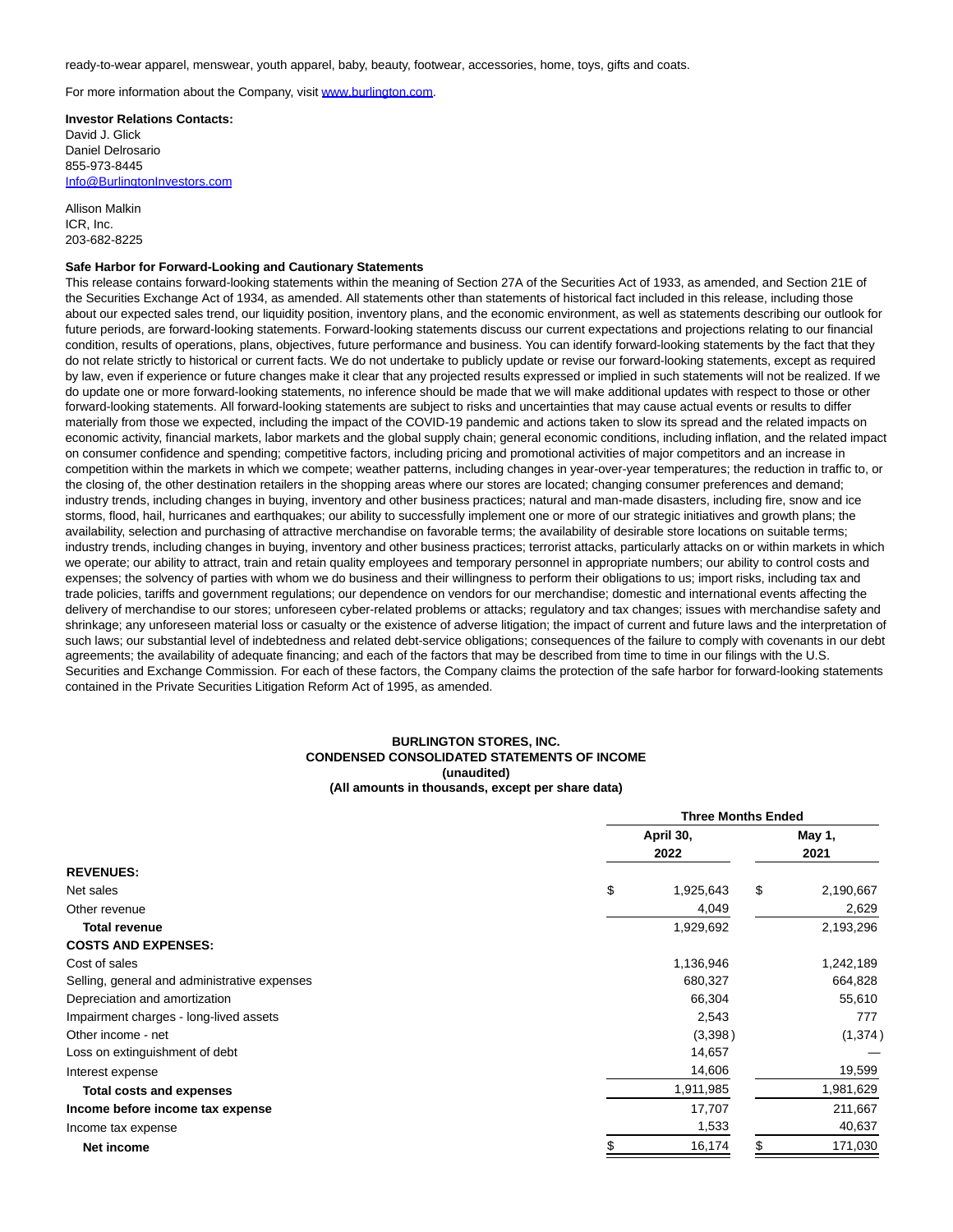Weighted average common shares - diluted 68,032

#### **BURLINGTON STORES, INC. CONDENSED CONSOLIDATED BALANCE SHEETS (unaudited) (All amounts in thousands)**

|                                             | April 30,<br>2022 | January 29,<br>2022 | May 1,<br>2021  |
|---------------------------------------------|-------------------|---------------------|-----------------|
| <b>ASSETS</b>                               |                   |                     |                 |
| <b>Current assets:</b>                      |                   |                     |                 |
| Cash and cash equivalents                   | \$<br>627,050     | \$<br>1,091,091     | \$<br>1,530,600 |
| Restricted cash and cash equivalents        | 6,582             | 6,582               | 6,582           |
| Accounts receivable-net                     | 77,708            | 54,089              | 83,350          |
| Merchandise inventories                     | 1,257,104         | 1,021,009           | 767,575         |
| Assets held for disposal                    | 3,791             | 4,358               | 6,655           |
| Prepaid and other current assets            | 209,007           | 370,515             | 343,336         |
| <b>Total current assets</b>                 | 2,181,242         | 2,547,644           | 2,738,098       |
| Property and equipment-net                  | 1,567,400         | 1,552,237           | 1,454,454       |
| Operating lease assets                      | 2,816,885         | 2,638,473           | 2,500,887       |
| Goodwill and intangible assets-net          | 285,064           | 285,064             | 285,064         |
| Deferred tax assets                         | 3,824             | 3,959               | 4,332           |
| Other assets                                | 79,067            | 62,136              | 68,209          |
| <b>Total assets</b>                         | \$<br>6,933,482   | \$<br>7,089,513     | \$<br>7,051,044 |
| <b>LIABILITIES AND STOCKHOLDERS' EQUITY</b> |                   |                     |                 |
| <b>Current liabilities:</b>                 |                   |                     |                 |
| Accounts payable                            | \$<br>962,208     | \$<br>1,080,802     | \$<br>906,960   |
| Current operating lease liabilities         | 374,740           | 358,793             | 312,934         |
| Other current liabilities                   | 378,075           | 493,695             | 504,520         |
| Current maturities of long term debt        | 14,473            | 14,357              | 4,287           |
| <b>Total current liabilities</b>            | 1,729,496         | 1,947,647           | 1,728,701       |
| Long term debt                              | 1,474,941         | 1,541,102           | 2,081,013       |
| Long term operating lease liabilities       | 2,709,016         | 2,539,420           | 2,428,866       |
| Other liabilities                           | 71,010            | 80,904              | 100,953         |
| Deferred tax liabilities                    | 232,863           | 220,023             | 171,619         |
| Stockholders' equity                        | 716,156           | 760,417             | 539,892         |
| Total liabilities and stockholders' equity  | \$<br>6,933,482   | \$<br>7,089,513     | \$<br>7,051,044 |

#### **BURLINGTON STORES, INC. CONDENSED CONSOLIDATED STATEMENTS OF CASH FLOWS (unaudited) (All amounts in thousands)**

|                                                                                            |           | <b>Three Months Ended</b> |        |           |  |
|--------------------------------------------------------------------------------------------|-----------|---------------------------|--------|-----------|--|
|                                                                                            | April 30, |                           | May 1, |           |  |
|                                                                                            |           | 2022                      |        | 2021      |  |
| <b>OPERATING ACTIVITIES</b>                                                                |           |                           |        |           |  |
| Net income                                                                                 | \$        | 16.174                    | \$     | 171,030   |  |
| Adjustments to reconcile net income to net cash (used in) provided by operating activities |           |                           |        |           |  |
| Depreciation and amortization                                                              |           | 66,304                    |        | 55,610    |  |
| Deferred income taxes                                                                      |           | 4,496                     |        | 9,010     |  |
| Loss on extinguishment of debt                                                             |           | 14,657                    |        |           |  |
| Non-cash stock compensation expense                                                        |           | 16.705                    |        | 12,879    |  |
| Non-cash lease expense                                                                     |           | (357)                     |        | (4,799)   |  |
| Cash received from landlord allowances                                                     |           | 7.199                     |        | 9.690     |  |
| Changes in assets and liabilities:                                                         |           |                           |        |           |  |
| Accounts receivable                                                                        |           | (23, 710)                 |        | (20, 175) |  |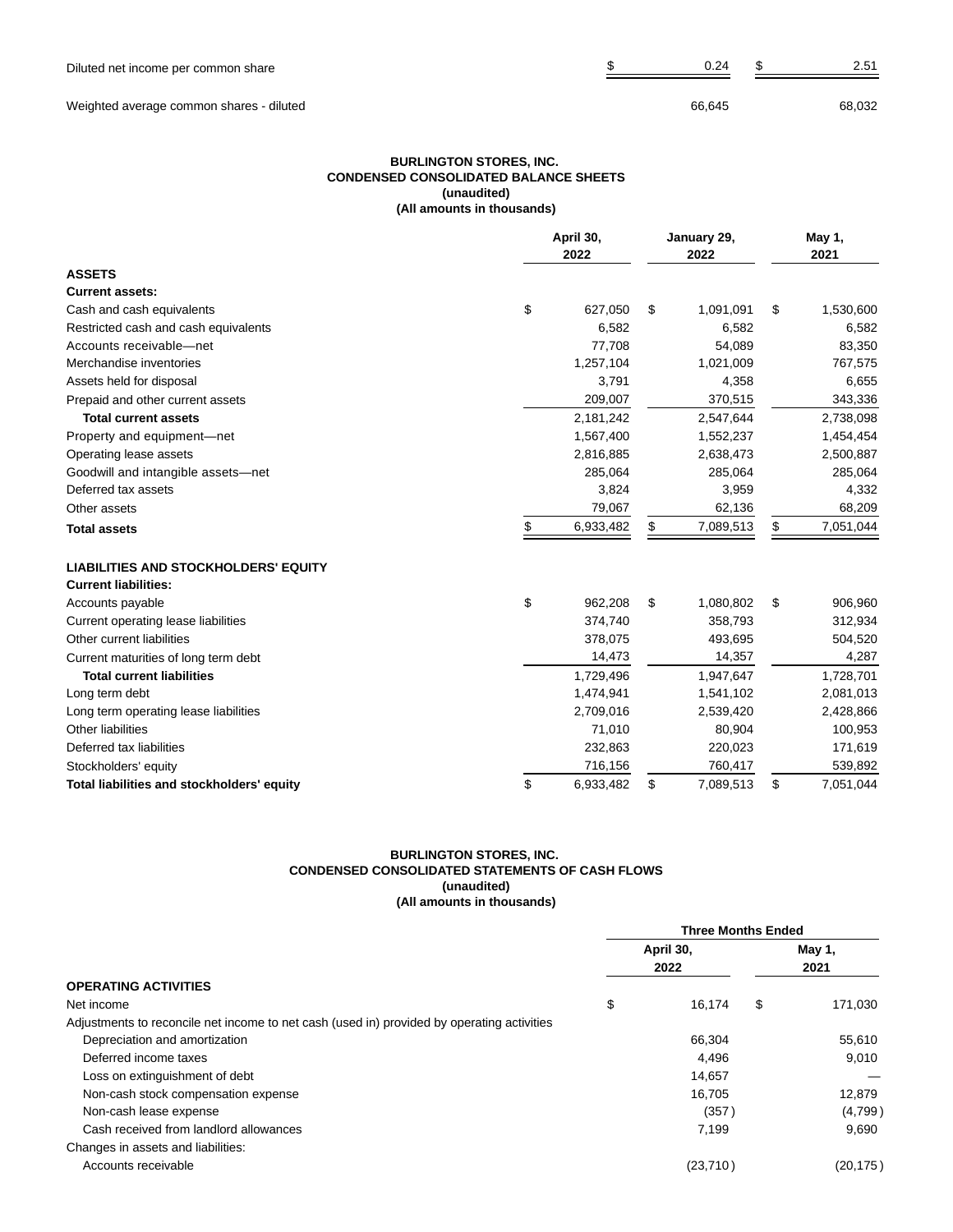| Merchandise inventories                                                                        | (236,096)     | (26, 787)       |
|------------------------------------------------------------------------------------------------|---------------|-----------------|
| Accounts payable                                                                               | (119, 282)    | 42,651          |
| Other current assets and liabilities                                                           | 72,629        | (32, 211)       |
| Long term assets and liabilities                                                               | 1,114         | 346             |
| Other operating activities                                                                     | 7,868         | 6,165           |
| Net cash (used in) provided by operating activities                                            | (172,299)     | 223,409         |
| <b>INVESTING ACTIVITIES</b>                                                                    |               |                 |
| Cash paid for property and equipment                                                           | (106, 899)    | (71, 671)       |
| Other investing activities                                                                     | (75)          | (149)           |
| Net cash (used in) investing activities                                                        | (106,974)     | (71, 820)       |
| <b>FINANCING ACTIVITIES</b>                                                                    |               |                 |
| Principal payment on long term debt—Convertible Notes                                          | (78, 187)     |                 |
| Purchase of treasury shares                                                                    | (104, 763)    | (13,083)        |
| Other financing activities                                                                     | (1,818)       | 11,818          |
| Net cash (used in) financing activities                                                        | (184,768)     | (1,265)         |
| (Decrease) increase in cash, cash equivalents, restricted cash and restricted cash equivalents | (464,041 )    | 150,324         |
| Cash, cash equivalents, restricted cash and restricted cash equivalents at beginning of period | 1,097,673     | 1,386,858       |
| Cash, cash equivalents, restricted cash and restricted cash equivalents at end of period       | \$<br>633,632 | \$<br>1,537,182 |

#### **Reconciliation of Non-GAAP Financial Measures**

(Unaudited)

(Amounts in thousands, except per share data)

The following tables calculate the Company's Adjusted Net Income, Adjusted EPS, Adjusted EBITDA, Adjusted EBIT, Adjusted SG&A and Adjusted Effective Tax Rate, all of which are considered non-GAAP financial measures. Generally, a non-GAAP financial measure is a numerical measure of a company's performance, financial position or cash flows that either excludes or includes amounts that are not normally excluded or included in the most directly comparable measure calculated and presented in accordance with GAAP.

Adjusted Net Income is defined as net income, exclusive of the following items, if applicable: (i) net favorable lease costs; (ii) loss on extinguishment of debt; (iii) impairment charges; (iv) amounts related to certain litigation matters; and (v) other unusual, non-recurring or extraordinary expenses, losses, charges or gains, all of which are tax effected to arrive at Adjusted Net Income.

Adjusted EPS is defined as Adjusted Net Income divided by the diluted weighted average shares outstanding, as defined in the table below.

Adjusted EBITDA is defined as net income, exclusive of the following items, if applicable: (i) interest expense; (ii) interest income; (iii) loss on extinguishment of debt; (iv) income tax expense; (v) depreciation and amortization; (vi) impairment charges; (vii) amounts related to certain litigation matters; and (viii) other unusual, non-recurring or extraordinary expenses, losses, charges or gains.

Adjusted EBIT (or Adjusted Operating Margin) is defined as net income, exclusive of the following items, if applicable: (i) interest expense; (ii) interest income; (iii) loss on extinguishment of debt; (iv) income tax expense; (v) impairment charges; (vi) net favorable lease costs; (vii) amounts related to certain litigation matters; and (viii) other unusual, non-recurring or extraordinary expenses, losses, charges or gains.

Adjusted SG&A is defined as SG&A less product sourcing costs, favorable lease costs and amounts related to certain litigation matters.

Adjusted Effective Tax Rate is defined as the GAAP effective tax rate less the tax effect of the reconciling items to arrive at Adjusted Net Income (footnote (d) in the table below).

The Company presents Adjusted Net Income, Adjusted EPS, Adjusted EBITDA, Adjusted EBIT, Adjusted SG&A and Adjusted Effective Tax Rate, because it believes they are useful supplemental measures in evaluating the performance of the Company's business and provide greater transparency into the results of operations. In particular, the Company believes that excluding certain items that may vary substantially in frequency and magnitude from what the Company considers to be its core operating results are useful supplemental measures that assist in evaluating the Company's ability to generate earnings and leverage sales, and to more readily compare core operating results between past and future periods.

The Company believes that these non-GAAP measures provide investors helpful information with respect to the Company's operations and financial condition. Other companies in the retail industry may calculate these non-GAAP measures differently such that the Company's calculation may not be directly comparable.

The following table shows the Company's reconciliation of net income to Adjusted Net Income and Adjusted EPS for the periods indicated:

|                                                      |    | (unaudited)<br>(in thousands, except per share data)<br><b>Three Months Ended</b> |   |                |  |
|------------------------------------------------------|----|-----------------------------------------------------------------------------------|---|----------------|--|
|                                                      |    |                                                                                   |   |                |  |
|                                                      |    |                                                                                   |   |                |  |
|                                                      |    | April 30,<br>2022                                                                 |   | May 1,<br>2021 |  |
| Reconciliation of net income to Adjusted Net Income: |    |                                                                                   |   |                |  |
| Net income                                           | \$ | 16.174                                                                            | S | 171,030        |  |
| Net favorable lease costs (a)                        |    | 4,702                                                                             |   | 5,911          |  |
| Loss on extinguishment of debt (b)                   |    | 14,657                                                                            |   |                |  |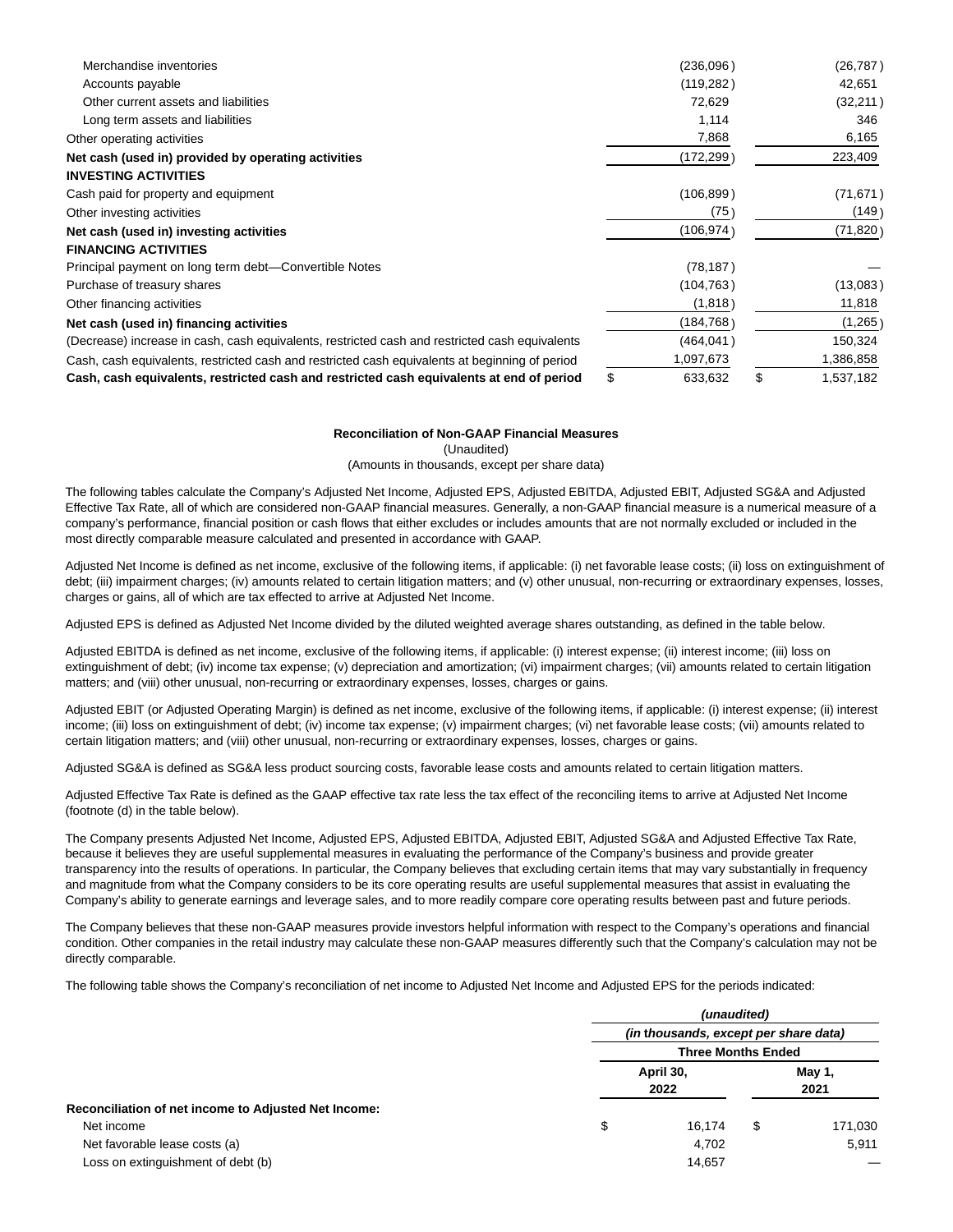| Impairment charges                              | 2,543   | 777     |
|-------------------------------------------------|---------|---------|
| Litigation matters (c)                          | 5.000   |         |
| Tax effect (d)                                  | (7,017) | (1.771) |
| <b>Adjusted Net Income</b>                      | 36.059  | 175.947 |
| Diluted weighted average shares outstanding (e) | 66.645  | 68,032  |
| <b>Adjusted Earnings per Share</b>              | 0.54    | 2.59    |

The following table shows the Company's reconciliation of net income to Adjusted EBITDA for the periods indicated:

|                                                  | (unaudited)               |           |    |         |
|--------------------------------------------------|---------------------------|-----------|----|---------|
|                                                  | (in thousands)            |           |    |         |
|                                                  | <b>Three Months Ended</b> |           |    |         |
|                                                  |                           | April 30, |    | May 1,  |
|                                                  |                           | 2022      |    | 2021    |
| Reconciliation of net income to Adjusted EBITDA: |                           |           |    |         |
| Net income                                       | \$                        | 16,174    | \$ | 171,030 |
| Interest expense                                 |                           | 14,606    |    | 19,599  |
| Interest income                                  |                           | (119)     |    | (74)    |
| Loss on extinguishment of debt (b)               |                           | 14,657    |    |         |
| Litigation matters (c)                           |                           | 5,000     |    |         |
| Depreciation and amortization (f)                |                           | 71,006    |    | 61,521  |
| Impairment charges                               |                           | 2,543     |    | 777     |
| Income tax expense                               |                           | 1,533     |    | 40,637  |
| <b>Adjusted EBITDA</b>                           | \$                        | 125,400   | \$ | 293,490 |

The following table shows the Company's reconciliation of net income to Adjusted EBIT for the periods indicated:

|                                                | (unaudited) |                                             |    |         |  |
|------------------------------------------------|-------------|---------------------------------------------|----|---------|--|
|                                                |             | (in thousands)<br><b>Three Months Ended</b> |    |         |  |
|                                                |             |                                             |    |         |  |
|                                                |             | April 30,                                   |    | May 1,  |  |
|                                                |             | 2022                                        |    | 2021    |  |
| Reconciliation of net income to Adjusted EBIT: |             |                                             |    |         |  |
| Net income                                     | \$          | 16,174                                      | \$ | 171,030 |  |
| Interest expense                               |             | 14,606                                      |    | 19,599  |  |
| Interest income                                |             | (119)                                       |    | (74)    |  |
| Loss on extinguishment of debt (b)             |             | 14,657                                      |    |         |  |
| Net favorable lease costs (a)                  |             | 4,702                                       |    | 5,911   |  |
| Impairment charges                             |             | 2,543                                       |    | 777     |  |
| Litigation matters (c)                         |             | 5,000                                       |    |         |  |
| Income tax expense                             |             | 1,533                                       |    | 40,637  |  |
| <b>Adjusted EBIT</b>                           | \$          | 59,096                                      | \$ | 237,880 |  |

The following table shows the Company's reconciliation of SG&A to Adjusted SG&A for the periods indicated:

|                                                         | (unaudited)    |                           |      |            |
|---------------------------------------------------------|----------------|---------------------------|------|------------|
|                                                         | (in thousands) |                           |      |            |
|                                                         |                | <b>Three Months Ended</b> |      |            |
|                                                         |                | April 30,                 |      | May 1,     |
| <b>Reconciliation of SG&amp;A to Adjusted SG&amp;A:</b> | 2022           |                           | 2021 |            |
| SG&A                                                    | \$             | 680,327                   |      | 664,828    |
| Net favorable lease costs (a)                           |                | (4,702)                   |      | (5, 911)   |
| Product sourcing costs                                  |                | (157, 275)                |      | (140, 497) |
| Litigation matters (c)                                  |                | (5,000)                   |      |            |
| <b>Adjusted SG&amp;A</b>                                | \$             | 513,350                   | \$   | 518,420    |

The following table shows the reconciliation of the Company's effective tax rates on a GAAP basis to the Adjusted Effective Tax Rates for the periods indicated:

| (unaudited)               |
|---------------------------|
| <b>Three Months Ended</b> |
|                           |